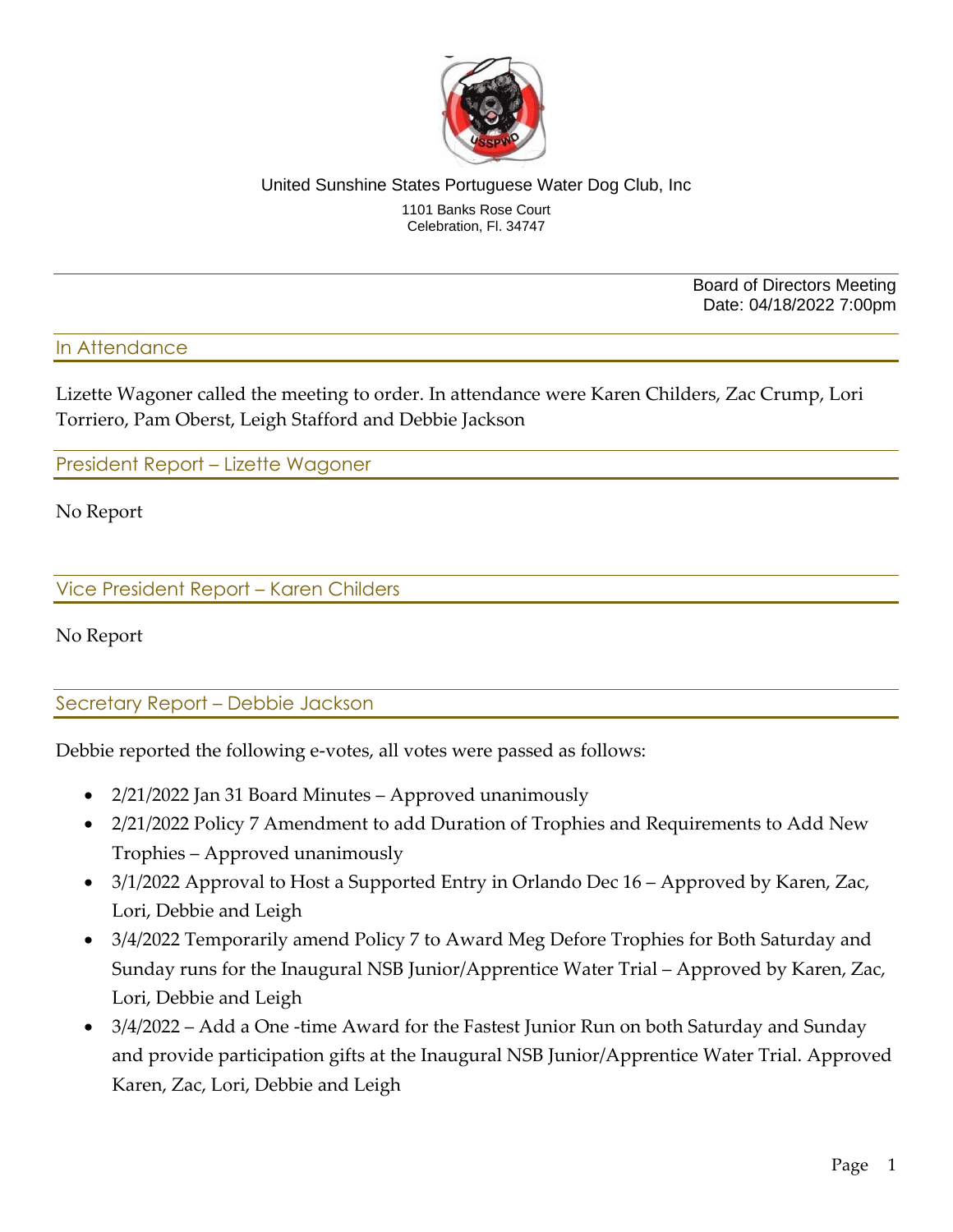- 3/25/2022 Due to maintenance and logistics issues, Relocate April and May St. Mary's water camps to DeFore pond – Approved Karen, Zac, Lori, Debbie and Leigh
- 3/26/2022 Approve \$200 expenditure to install step on personal DeFore boat Approved Karen, Pam, Zac, Lori, Debbie and Leigh.
- 4/7/2022 Temporarily Amend Policy 7 to award water trial mementos to all qualifying runs, not just for titles to utilize existing memento inventory. This does, not include FEO. – Approved by Zac, Lori, Pam and Karen.

Lizette requested that evotes end two weeks prior to each board meeting.

# Treasurer Report – Pam Oberst

Pam reported the cash balance is about \$30,000. Additionally, we have brought in \$10,500 and total expenses were \$6,200 for a net of \$3,800. Karen mentioned that the amounts do not include \$1200 in refunds for St. Marys and other camps. Lizette stated that any refund needs approval from the Board member responsible for the event.

## Membership – Lori Torriero

Lori reported that our membership remains stable as new members offset those that did not renew. She reached out to 23 non renewing members to determine reason for not renewing and only one responded.

All but one QNP member renewed their memberships. Lori reported that people that are new to the breed have stated they find membership beneficial.

Lori reported that membership is concentrated mostly in Florida (69), with a growing membership in NC and SC (32). Georgia has 26 members with the remainder spread out across the US and often members of other clubs, possibly wintering in Florida.

Lori said the lapse period, between the end of the year and March 31, is long. She is going to work with Zac next year on a marketing plan to make it clear that dues are due on December 31. Zac and Lori will work together to ensure the membership list is clean in Facebook and Constant contact.

# Water Trial Committee – John Brock

Lizette summarized John's report covering the Pyne Road Park Water Trial:

- Park management has been contacted concerning site requirements
- It is possible to have two sites but not recommended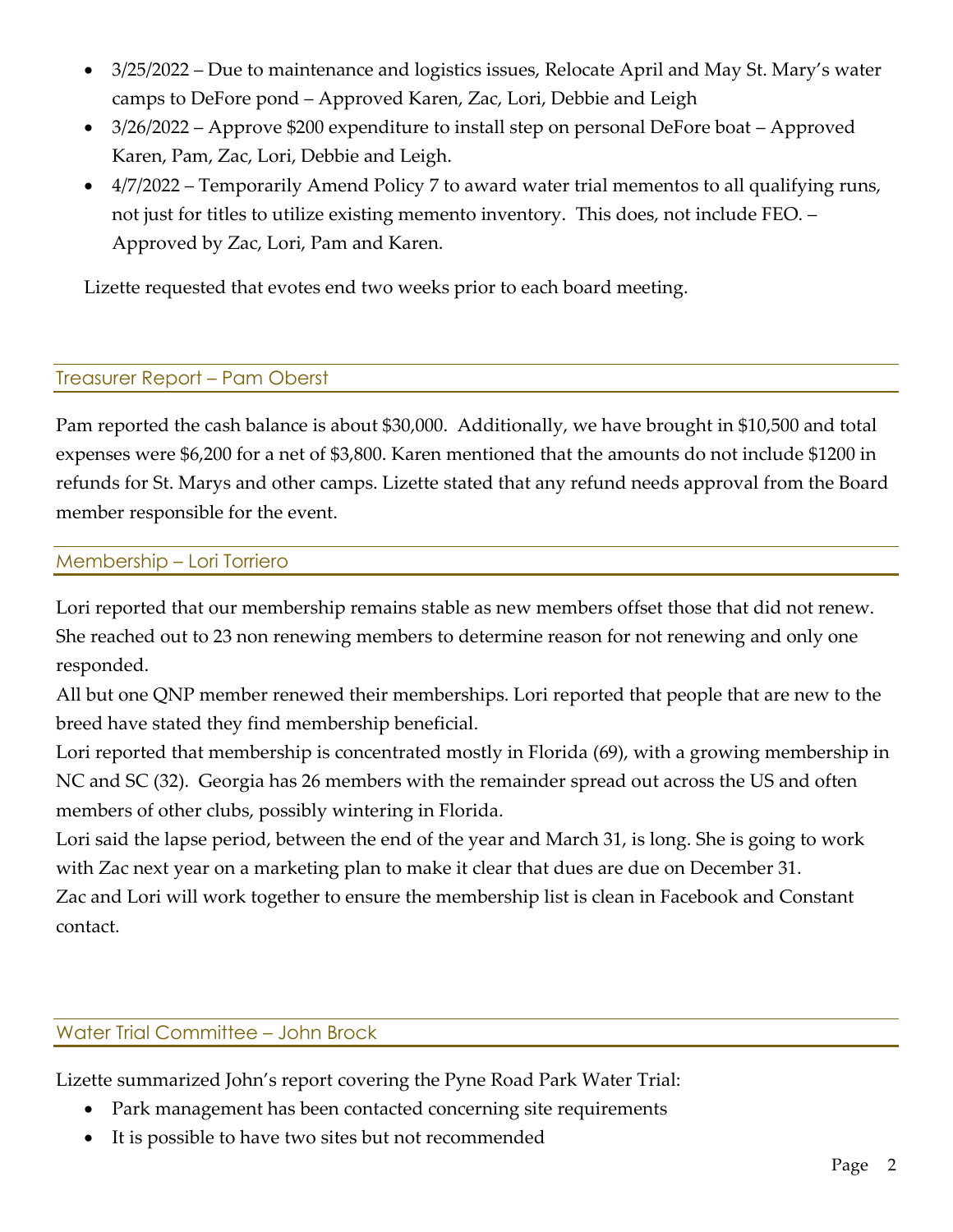- Zac is coordinating social media opportunities with LaGrange County
- Lunches and the Saturday night banquet have been arranged
- A judge's reception will be held Friday night at the hotel
- Trial awards have been updated
- In addition to tee shirts a black hoodie will be offered

John reported that he was moving some budget items around. Lizette stated that he can move budget items around but must stay within the approved budget.

# Water Camp Committee – Karen Childers.

Karen reported that we added an additional NSB water camp the weekend before the water trial for only those entered in the trial. It is an opportunity for those trialing to practice at the trial site. Karen and Leigh are looking at Lake Kerr as a potential water camp site. Leigh is waiting on a confirmation from the owners to arrange a site visit

A discussion ensued about adding the Board approved step to the second DeFore boat and the need to potentially purchase a water tender for use at NSB camps.

Potentially we can use Leigh's boat. Leigh is making arrangements to move the boat. And get it inspected.

Debbie expressed frustration with the ability to run all dogs at camp in a timely manner with only one boat with one step.

The club boat in Seneca, SC could be moved to NSB but would then have to be hauled to water trials. The hauling last year fell to one or two people. We need to set up a sign-up sheet for those willing to haul and be responsible.

Additionally, the Seneca club boat is heavy and not easy to launch without a boat ramp.

Debbie and Karen will put together pros and cons of purchasing as additional boat.

# Supported Entry – Zac Crump

Zac reported that Sensational Ribbons will be making the ribbons. The ribbons are estimated to cost \$1000.

Additionally, \$1000 will be set aside for Angie Robinson to make the awards and gifts. The committee is considering hand painted cookie jars, tote bags, tiled platters similar to Chicagoland club. She will also prepare a memento for each participant that does not win a ribbon. A search for a location for a reception is underway. The Central Florida Working group is excited to have us back. The judge has been selected, Eric Leibes.

Zac requested that the club support the Best of Breed at \$250.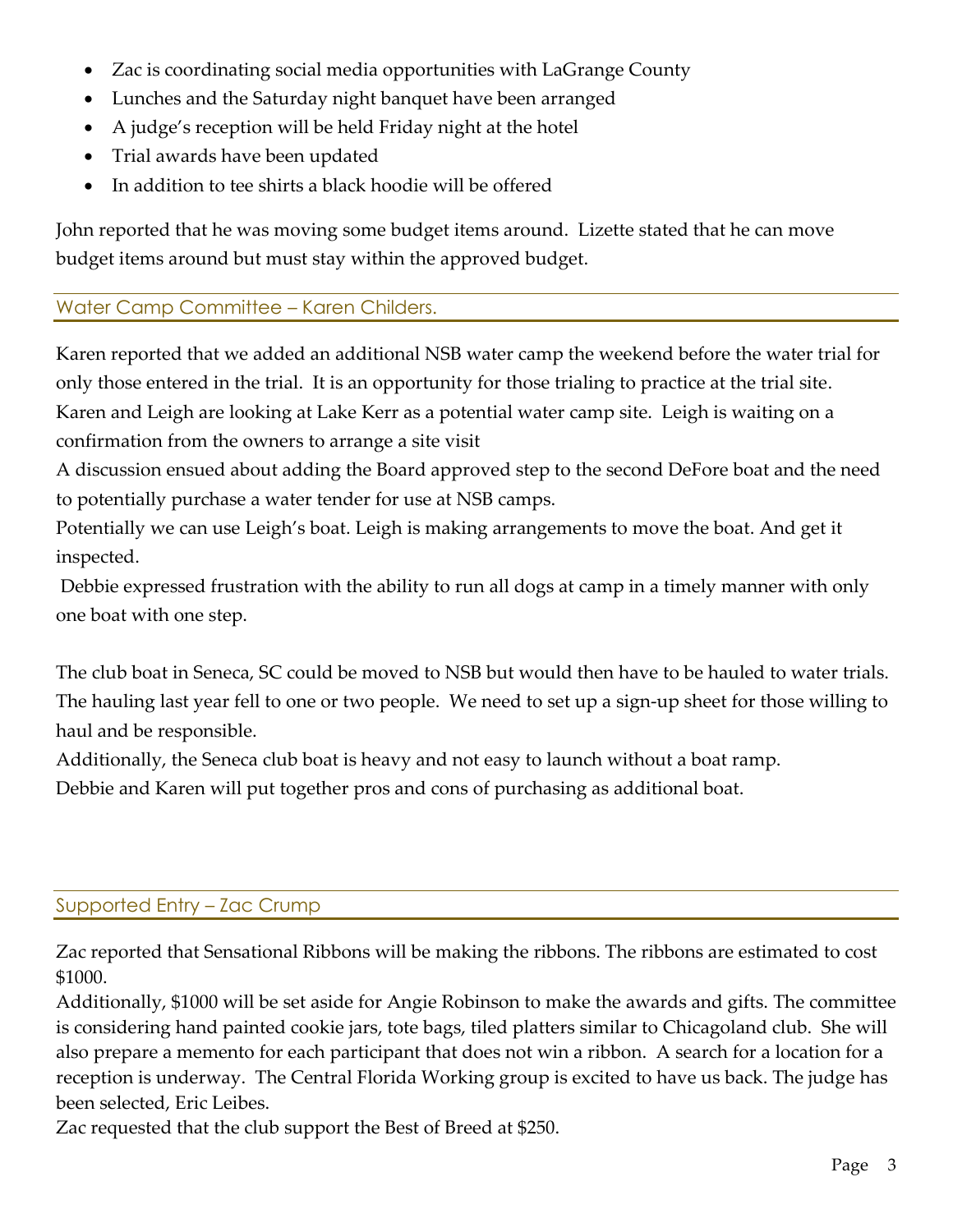A motion was made by Lori for the club to support BOB. Seconded by Karen. Unanimously approved.

The CC asking for sponsorship will be sent out on Tuesday.

Zac mentioned he is looking at setting up a supported entry in Perry for both conformation and performance events. This will include Obedience, Agility and other performance events.

Website – Vickie Baker

No Report

### Merchandise – Debbie Jackson

Debbie reported that we had no sales in February and \$18 in March. She found out from Mike that the hottest item is vintage script in lower case letters. Mike at Home team prints is drafting and ordering the design. He will get back to us in 2 weeks.

Lizette asked if Mike preprints the shirts, no. However, there is time spent and money for the ink/transfer and tune spent on website set up.

Zac brought up that he won't buy the script he doesn't like it and wanted to know if the Portie Life shirt could have the letters dropped or possibly the sun with colors.

Zac will send his ideas to Debbie so she can bring that up to Mike.

Lizette mentioned there are 3 hats left.

## Events – Leigh Stafford

Leigh reported that she and Karen are looking at the site on Lake Kerr. It is a beach site.

## Achievement Award – Pam Oberst

Pam reported that all awards were delivered. Total cost was just under \$500.

#### Old Business

No old business was reported.

#### New Business

The Board decided on the following objectives for 2022: